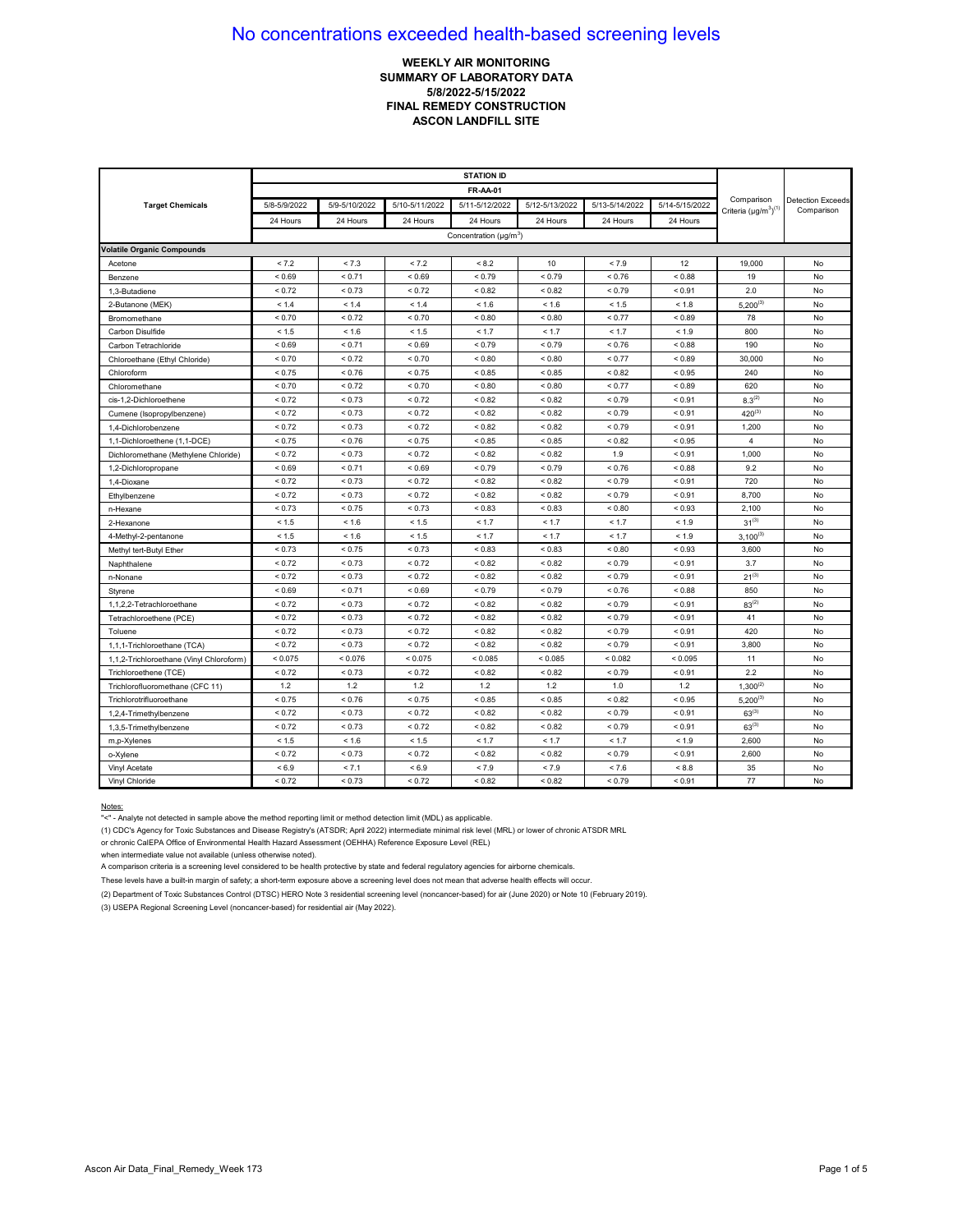## **WEEKLY AIR MONITORING SUMMARY OF LABORATORY DATA 5/8/2022-5/15/2022 FINAL REMEDY CONSTRUCTION ASCON LANDFILL SITE**

| <b>Target Chemicals</b>                  | 5/8-5/9/2022 | 5/9-5/10/2022 | 5/10-5/11/2022 | 5/11-5/12/2022                           | 5/12-5/13/2022 | 5/13-5/14/2022 | 5/14-5/15/2022 | Comparison<br>Criteria $(\mu g/m^3)^{(1)}$ | <b>Detection Exceeds</b><br>Comparison |
|------------------------------------------|--------------|---------------|----------------|------------------------------------------|----------------|----------------|----------------|--------------------------------------------|----------------------------------------|
|                                          | 24 Hours     | 24 Hours      | 24 Hours       | 24 Hours                                 | 24 Hours       | 24 Hours       | 24 Hours       |                                            |                                        |
|                                          |              |               |                | Concentration ( $\mu$ g/m <sup>3</sup> ) |                |                |                |                                            |                                        |
| <b>Volatile Organic Compounds</b>        |              |               |                |                                          |                |                |                |                                            |                                        |
| Acetone                                  | < 8.0        | < 7.9         | < 7.1          | < 7.6                                    | 8.2            | < 7.7          | 8.9            | 19,000                                     | No                                     |
| Benzene                                  | < 0.77       | < 0.76        | ${}_{0.69}$    | < 0.74                                   | < 0.77         | < 0.75         | 0.75           | 19                                         | No                                     |
| 1,3-Butadiene                            | < 0.80       | < 0.79        | < 0.71         | < 0.76                                   | < 0.80         | < 0.77         | ${}_{0.76}$    | 2.0                                        | No                                     |
| 2-Butanone (MEK)                         | < 1.5        | < 1.5         | < 1.4          | < 1.5                                    | < 1.5          | < 1.5          | < 1.5          | $5,200^{(3)}$                              | No                                     |
| Bromomethane                             | < 0.78       | < 0.77        | ${}_{0.70}$    | < 0.75                                   | ${}_{< 0.78}$  | < 0.76         | < 0.74         | 78                                         | No                                     |
| Carbon Disulfide                         | < 1.7        | < 1.7         | < 1.5          | < 1.6                                    | < 1.7          | < 1.6          | < 1.6          | 800                                        | No                                     |
| Carbon Tetrachloride                     | < 0.77       | < 0.76        | ${}_{0.69}$    | < 0.74                                   | < 0.77         | ${}_{0.75}$    | < 0.73         | 190                                        | No                                     |
| Chloroethane (Ethyl Chloride)            | < 0.78       | < 0.77        | ${}_{0.70}$    | < 0.75                                   | < 0.78         | ${}_{0.76}$    | < 0.74         | 30,000                                     | No                                     |
| Chloroform                               | < 0.83       | < 0.82        | < 0.74         | < 0.79                                   | ${}_{0.83}$    | < 0.80         | < 0.79         | 240                                        | No                                     |
| Chloromethane                            | < 0.78       | < 0.77        | ${}_{0.70}$    | < 0.75                                   | < 0.78         | < 0.76         | ${}_{0.74}$    | 620                                        | No                                     |
| cis-1.2-Dichloroethene                   | < 0.80       | < 0.79        | < 0.71         | < 0.76                                   | < 0.80         | < 0.77         | < 0.76         | $8.3^{(2)}$                                | No                                     |
| Cumene (Isopropylbenzene)                | < 0.80       | < 0.79        | < 0.71         | < 0.76                                   | ${}_{0.80}$    | < 0.77         | < 0.76         | $420^{(3)}$                                | No                                     |
| 1.4-Dichlorobenzene                      | ${}_{0.80}$  | < 0.79        | < 0.71         | < 0.76                                   | ${}_{0.80}$    | < 0.77         | < 0.76         | 1,200                                      | No                                     |
| 1,1-Dichloroethene (1,1-DCE)             | ${}_{0.83}$  | < 0.82        | < 0.74         | < 0.79                                   | < 0.83         | ${}_{0.80}$    | ${}_{0.79}$    | $\overline{4}$                             | No                                     |
| Dichloromethane (Methylene Chloride)     | < 0.80       | < 0.79        | < 0.71         | < 0.76                                   | < 0.80         | 0.78           | < 0.76         | 1,000                                      | No                                     |
| 1,2-Dichloropropane                      | < 0.77       | < 0.76        | < 0.69         | < 0.74                                   | < 0.77         | < 0.75         | < 0.73         | 9.2                                        | No                                     |
| 1,4-Dioxane                              | ${}_{0.80}$  | ${}_{0.79}$   | < 0.71         | < 0.76                                   | ${}_{0.80}$    | < 0.77         | ${}_{0.76}$    | 720                                        | No                                     |
| Ethylbenzene                             | ${}_{0.80}$  | < 0.79        | < 0.71         | < 0.76                                   | < 0.80         | < 0.77         | < 0.76         | 8,700                                      | No                                     |
| n-Hexane                                 | < 0.81       | ${}_{< 0.80}$ | < 0.73         | < 0.78                                   | ${}_{0.81}$    | < 0.79         | < 0.77         | 2,100                                      | No                                     |
| 2-Hexanone                               | < 1.7        | < 1.7         | < 1.5          | < 1.6                                    | < 1.7          | < 1.6          | < 1.6          | $31^{(3)}$                                 | No                                     |
| 4-Methyl-2-pentanone                     | < 1.7        | < 1.7         | < 1.5          | < 1.6                                    | < 1.7          | < 1.6          | < 1.6          | $3,100^{(3)}$                              | No                                     |
| Methyl tert-Butyl Ether                  | < 0.81       | ${}_{0.80}$   | < 0.73         | < 0.78                                   | < 0.81         | < 0.79         | < 0.77         | 3,600                                      | No                                     |
| Naphthalene                              | < 0.80       | < 0.79        | < 0.71         | < 0.76                                   | ${}_{0.80}$    | < 0.77         | < 0.76         | 3.7                                        | No                                     |
| n-Nonane                                 | ${}_{0.80}$  | < 0.79        | < 0.71         | < 0.76                                   | ${}_{0.80}$    | < 0.77         | ${}_{0.76}$    | $21^{(3)}$                                 | No                                     |
| Styrene                                  | < 0.77       | < 0.76        | ${}_{0.69}$    | < 0.74                                   | < 0.77         | < 0.75         | ${}_{0.73}$    | 850                                        | No                                     |
| 1,1,2,2-Tetrachloroethane                | ${}_{0.80}$  | < 0.79        | < 0.71         | < 0.76                                   | ${}_{0.80}$    | < 0.77         | < 0.76         | $83^{(2)}$                                 | No                                     |
| Tetrachloroethene (PCE)                  | ${}_{0.80}$  | ${}_{0.79}$   | < 0.71         | < 0.76                                   | ${}_{0.80}$    | < 0.77         | < 0.76         | 41                                         | No                                     |
| Toluene                                  | ${}_{0.80}$  | ${}_{0.79}$   | < 0.71         | < 0.76                                   | ${}_{0.80}$    | < 0.77         | 2.2            | 420                                        | No                                     |
| 1,1,1-Trichloroethane (TCA)              | ${}_{0.80}$  | < 0.79        | < 0.71         | < 0.76                                   | < 0.80         | < 0.77         | < 0.76         | 3,800                                      | No                                     |
| 1,1,2-Trichloroethane (Vinyl Chloroform) | < 0.083      | < 0.082       | < 0.074        | < 0.079                                  | < 0.083        | < 0.080        | < 0.079        | 11                                         | No                                     |
| Trichloroethene (TCE)                    | ${}_{0.80}$  | < 0.79        | < 0.71         | < 0.76                                   | ${}_{0.80}$    | < 0.77         | < 0.76         | 2.2                                        | No                                     |
| Trichlorofluoromethane (CFC 11)          | 1.2          | 1.2           | 1.2            | 1.3                                      | 1.2            | 1.1            | 1.2            | $1,300^{(2)}$                              | No                                     |
| Trichlorotrifluoroethane                 | ${}_{0.83}$  | ${}_{0.82}$   | < 0.74         | < 0.79                                   | ${}_{0.83}$    | ${}_{0.80}$    | ${}_{0.79}$    | $5,200^{(3)}$                              | No                                     |
| 1,2,4-Trimethylbenzene                   | < 0.80       | < 0.79        | < 0.71         | < 0.76                                   | ${}_{< 0.80}$  | < 0.77         | < 0.76         | $63^{(3)}$                                 | No                                     |
| 1,3,5-Trimethylbenzene                   | < 0.80       | < 0.79        | < 0.71         | < 0.76                                   | < 0.80         | < 0.77         | < 0.76         | $63^{(3)}$                                 | No                                     |
| m,p-Xylenes                              | < 1.7        | < 1.7         | < 1.5          | < 1.6                                    | < 1.7          | < 1.6          | < 1.6          | 2,600                                      | No                                     |
| o-Xylene                                 | < 0.80       | < 0.79        | < 0.71         | < 0.76                                   | < 0.80         | < 0.77         | < 0.76         | 2,600                                      | No                                     |
| Vinyl Acetate                            | < 7.7        | < 7.6         | ${}_{5.9}$     | < 7.4                                    | < 7.7          | < 7.5          | < 7.3          | 35                                         | No                                     |
| Vinyl Chloride                           | ${}_{0.80}$  | ${}_{0.79}$   | < 0.71         | < 0.76                                   | ${}_{0.80}$    | < 0.77         | ${}_{0.76}$    | 77                                         | No                                     |

#### Notes:

"<" - Analyte not detected in sample above the method reporting limit or method detection limit (MDL) as applicable.

(1) CDC's Agency for Toxic Substances and Disease Registry's (ATSDR; April 2022) intermediate minimal risk level (MRL) or lower of chronic ATSDR MRL

or chronic CalEPA Office of Environmental Health Hazard Assessment (OEHHA) Reference Exposure Level (REL)

when intermediate value not available (unless otherwise noted).

A comparison criteria is a screening level considered to be health protective by state and federal regulatory agencies for airborne chemicals.

These levels have a built-in margin of safety; a short-term exposure above a screening level does not mean that adverse health effects will occur.

(2) Department of Toxic Substances Control (DTSC) HERO Note 3 residential screening level (noncancer-based) for air (June 2020) or Note 10 (February 2019).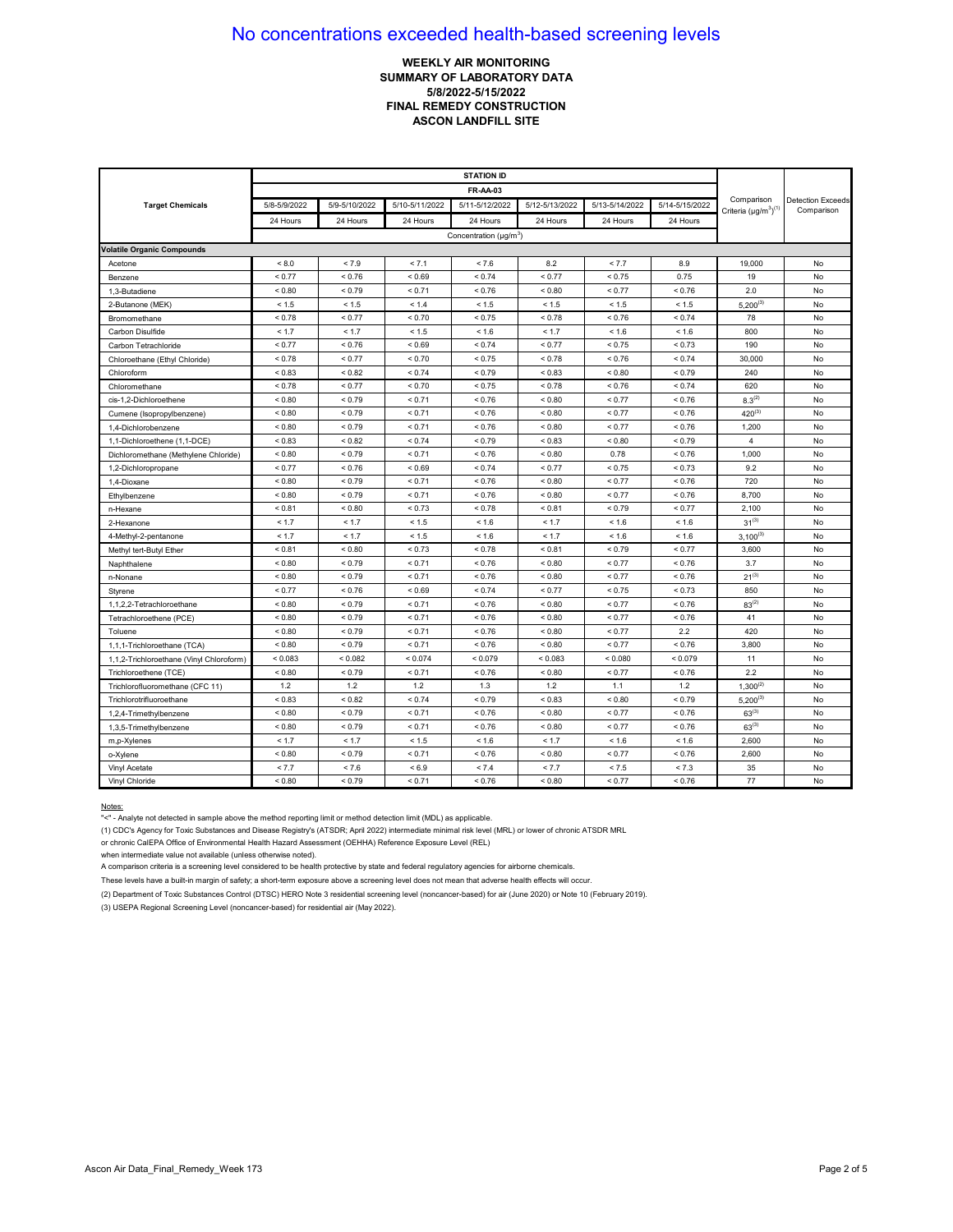## **WEEKLY AIR MONITORING SUMMARY OF LABORATORY DATA 5/8/2022-5/15/2022 FINAL REMEDY CONSTRUCTION ASCON LANDFILL SITE**

| <b>Target Chemicals</b>                  | 5/8-5/9/2022 | 5/9-5/10/2022 | 5/10-5/11/2022 | 5/11-5/12/2022                     | 5/12-5/13/2022 | 5/13-5/14/2022 | 5/14-5/15/2022 | Comparison<br>Criteria $(\mu g/m^3)^{(1)}$ | <b>Detection Exceeds</b><br>Comparison |
|------------------------------------------|--------------|---------------|----------------|------------------------------------|----------------|----------------|----------------|--------------------------------------------|----------------------------------------|
|                                          | 24 Hours     | 24 Hours      | 24 Hours       | 24 Hours                           | 24 Hours       | 24 Hours       | 24 Hours       |                                            |                                        |
|                                          |              |               |                | Concentration (µg/m <sup>3</sup> ) |                |                |                |                                            |                                        |
| <b>Volatile Organic Compounds</b>        |              |               |                |                                    |                |                |                |                                            |                                        |
| Acetone                                  | < 7.3        | < 7.6         | < 7.5          | < 7.7                              | < 8.3          | < 7.7          | < 7.9          | 19,000                                     | No                                     |
| Benzene                                  | < 0.70       | < 0.74        | < 0.72         | < 0.75                             | ${}_{0.80}$    | < 0.74         | < 0.76         | 19                                         | No                                     |
| 1,3-Butadiene                            | ${}_{0.73}$  | < 0.76        | < 0.75         | < 0.77                             | ${}_{< 0.83}$  | < 0.77         | ${}_{0.79}$    | 2.0                                        | No                                     |
| 2-Butanone (MEK)                         | < 1.4        | < 1.5         | < 1.4          | < 1.5                              | < 1.6          | < 1.5          | < 1.5          | $5,200^{(3)}$                              | No                                     |
| Bromomethane                             | < 0.71       | < 0.75        | < 0.73         | < 0.76                             | < 0.82         | < 0.75         | < 0.77         | 78                                         | No                                     |
| Carbon Disulfide                         | < 1.5        | < 1.6         | < 1.6          | < 1.6                              | < 1.8          | < 1.6          | < 1.7          | 800                                        | No                                     |
| Carbon Tetrachloride                     | < 0.70       | < 0.74        | < 0.72         | < 0.75                             | < 0.80         | < 0.74         | < 0.76         | 190                                        | No                                     |
| Chloroethane (Ethyl Chloride)            | < 0.71       | < 0.75        | < 0.73         | < 0.76                             | < 0.82         | < 0.75         | < 0.77         | 30,000                                     | No                                     |
| Chloroform                               | < 0.76       | < 0.79        | ${}_{0.78}$    | < 0.80                             | ${}_{0.86}$    | ${}_{0.80}$    | ${}_{< 0.82}$  | 240                                        | No                                     |
| Chloromethane                            | < 0.71       | < 0.75        | ${}_{0.73}$    | < 0.76                             | ${}_{0.82}$    | < 0.75         | < 0.77         | 620                                        | No                                     |
| cis-1.2-Dichloroethene                   | < 0.73       | < 0.76        | < 0.75         | < 0.77                             | ${}_{0.83}$    | < 0.77         | ${}_{0.79}$    | $8.3^{(2)}$                                | No                                     |
| Cumene (Isopropylbenzene)                | < 0.73       | < 0.76        | < 0.75         | < 0.77                             | ${}_{0.83}$    | < 0.77         | < 0.79         | $420^{(3)}$                                | No                                     |
| 1,4-Dichlorobenzene                      | < 0.73       | < 0.76        | < 0.75         | < 0.77                             | ${}_{0.83}$    | < 0.77         | < 0.79         | 1,200                                      | No                                     |
| 1,1-Dichloroethene (1,1-DCE)             | < 0.76       | < 0.79        | ${}_{0.78}$    | ${}_{0.80}$                        | < 0.86         | ${}_{0.80}$    |                | 4                                          | No                                     |
| Dichloromethane (Methylene Chloride)     | < 0.73       | ${}< 0.76$    | < 0.75         | < 0.77                             | ${}_{0.83}$    | < 0.77         | ${}_{0.79}$    | 1,000                                      | No                                     |
| 1,2-Dichloropropane                      | < 0.70       | < 0.74        | ${}_{0.72}$    | < 0.75                             | ${}_{0.80}$    | < 0.74         | ${}_{0.76}$    | 9.2                                        | No                                     |
| 1.4-Dioxane                              | < 0.73       | < 0.76        | < 0.75         | < 0.77                             | ${}_{0.83}$    | < 0.77         | < 0.79         | 720                                        | No                                     |
| Ethylbenzene                             | < 0.73       | < 0.76        | < 0.75         | < 0.77                             | < 0.83         | < 0.77         | < 0.79         | 8,700                                      | No                                     |
| n-Hexane                                 | < 0.74       | < 0.78        | < 0.76         | < 0.79                             | < 0.85         | < 0.78         | ${}_{< 0.80}$  | 2,100                                      | No                                     |
| 2-Hexanone                               | < 1.5        | < 1.6         | < 1.6          | < 1.6                              | < 1.8          | < 1.6          | < 1.7          | $31^{(3)}$                                 | No                                     |
| 4-Methyl-2-pentanone                     | < 1.5        | < 1.6         | < 1.6          | < 1.6                              | < 1.8          | < 1.6          | < 1.7          | $3,100^{(3)}$                              | No                                     |
| Methyl tert-Butyl Ether                  | < 0.74       | ${}_{0.78}$   | < 0.76         | < 0.79                             | ${}_{0.85}$    | ${}_{0.78}$    | ${}_{0.80}$    | 3,600                                      | No                                     |
| Naphthalene                              | < 0.73       | < 0.76        | < 0.75         | < 0.77                             | < 0.83         | < 0.77         | < 0.79         | 3.7                                        | No                                     |
| n-Nonane                                 | < 0.73       | < 0.76        | < 0.75         | < 0.77                             | < 0.83         | < 0.77         | < 0.79         | $21^{(3)}$                                 | No                                     |
| Styrene                                  | ${}_{0.70}$  | ${}_{0.74}$   | < 0.72         | < 0.75                             | ${}_{0.80}$    | < 0.74         | ${}_{0.76}$    | 850                                        | No                                     |
| 1,1,2,2-Tetrachloroethane                | < 0.73       | ${}< 0.76$    | < 0.75         | < 0.77                             | ${}_{0.83}$    | < 0.77         | ${}_{0.79}$    | $83^{(2)}$                                 | No                                     |
| Tetrachloroethene (PCE)                  | < 0.73       | < 0.76        | < 0.75         | < 0.77                             | ${}_{0.83}$    | < 0.77         | ${}_{0.79}$    | 41                                         | No                                     |
| Toluene                                  | < 0.73       | < 0.76        | < 0.75         | < 0.77                             | ${}_{0.83}$    | < 0.77         | < 0.79         | 420                                        | No                                     |
| 1,1,1-Trichloroethane (TCA)              | < 0.73       | < 0.76        | < 0.75         | < 0.77                             | ${}_{0.83}$    | < 0.77         | < 0.79         | 3,800                                      | No                                     |
| 1,1,2-Trichloroethane (Vinyl Chloroform) | < 0.076      | < 0.079       | < 0.078        | < 0.080                            | < 0.086        | < 0.080        | < 0.082        | 11                                         | No                                     |
| Trichloroethene (TCE)                    | < 0.73       | ${}< 0.76$    | < 0.75         | < 0.77                             | < 0.83         | < 0.77         | ${}_{0.79}$    | 2.2                                        | No                                     |
| Trichlorofluoromethane (CFC 11)          | 1.1          | 1.2           | 1.2            | 1.3                                | 1.2            | 1.1            | 1.2            | $1,300^{(2)}$                              | No                                     |
| Trichlorotrifluoroethane                 | < 0.76       | ${}_{0.79}$   | ${}_{0.78}$    | ${}_{0.80}$                        | ${}_{0.86}$    | ${}_{0.80}$    | ${}_{0.82}$    | $5.200^{(3)}$                              | No                                     |
| 1,2,4-Trimethylbenzene                   | < 0.73       | < 0.76        | < 0.75         | < 0.77                             | < 0.83         | < 0.77         | < 0.79         | $63^{(3)}$                                 | No                                     |
| 1,3,5-Trimethylbenzene                   | < 0.73       | < 0.76        | < 0.75         | < 0.77                             | < 0.83         | < 0.77         | < 0.79         | $63^{(3)}$                                 | No                                     |
| m,p-Xylenes                              | < 1.5        | < 1.6         | < 1.6          | < 1.6                              | < 1.8          | < 1.6          | < 1.7          | 2,600                                      | No                                     |
| o-Xylene                                 | < 0.73       | ${}< 0.76$    | < 0.75         | < 0.77                             | ${}_{0.83}$    | < 0.77         | ${}_{0.79}$    | 2.600                                      | No                                     |
| Vinyl Acetate                            | < 7.0        | < 7.4         | < 7.2          | < 7.5                              | ${}_{8.0}$     | < 7.4          | < 7.6          | 35                                         | No                                     |
| Vinyl Chloride                           | < 0.73       | < 0.76        | < 0.75         | < 0.77                             | ${}_{0.83}$    | < 0.77         | < 0.79         | 77                                         | No                                     |

#### Notes:

"<" - Analyte not detected in sample above the method reporting limit or method detection limit (MDL) as applicable.

(1) CDC's Agency for Toxic Substances and Disease Registry's (ATSDR; April 2022) intermediate minimal risk level (MRL) or lower of chronic ATSDR MRL

or chronic CalEPA Office of Environmental Health Hazard Assessment (OEHHA) Reference Exposure Level (REL)

when intermediate value not available (unless otherwise noted).

A comparison criteria is a screening level considered to be health protective by state and federal regulatory agencies for airborne chemicals.

These levels have a built-in margin of safety; a short-term exposure above a screening level does not mean that adverse health effects will occur.

(2) Department of Toxic Substances Control (DTSC) HERO Note 3 residential screening level (noncancer-based) for air (June 2020) or Note 10 (February 2019).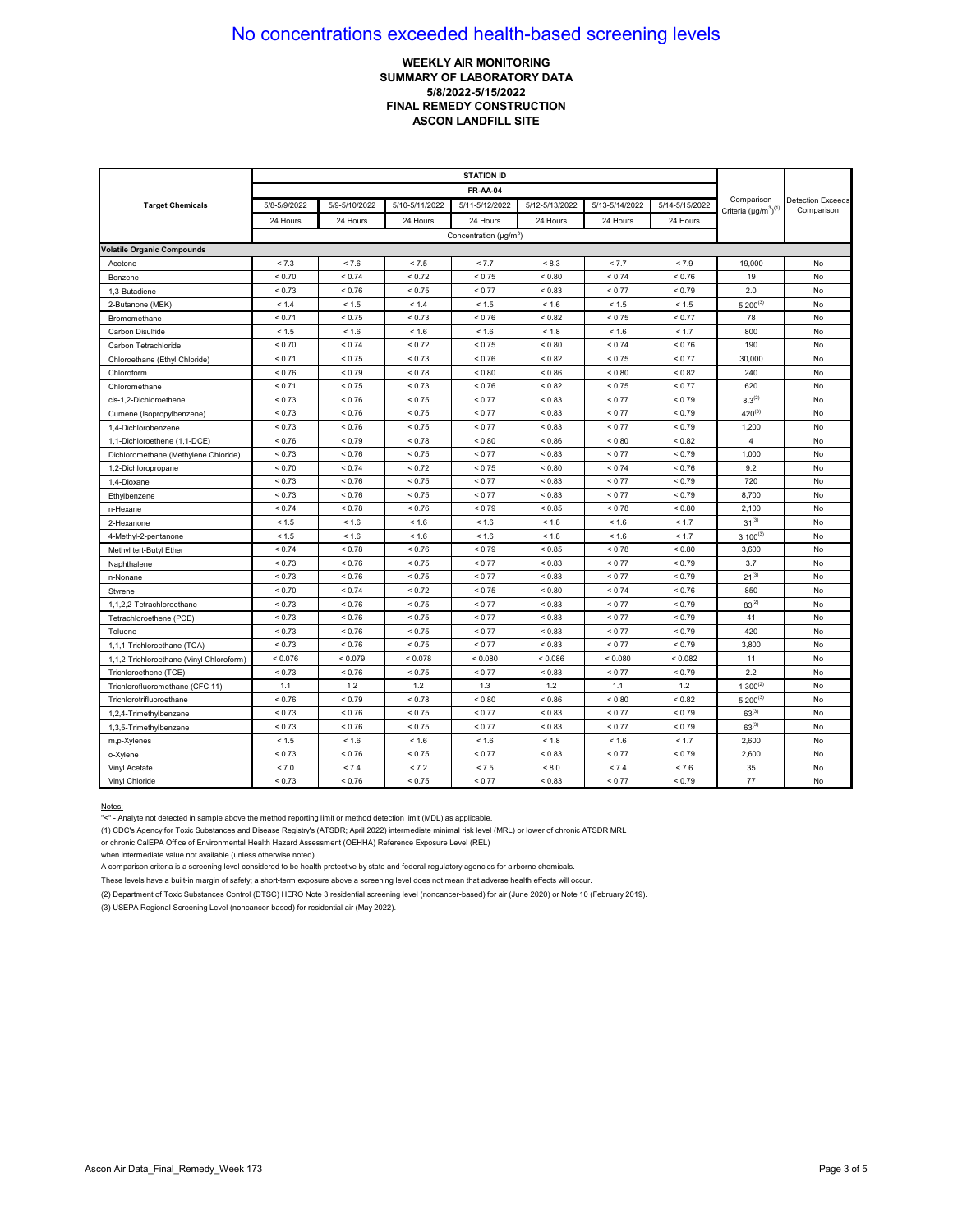## **WEEKLY AIR MONITORING SUMMARY OF LABORATORY DATA 5/8/2022-5/15/2022 FINAL REMEDY CONSTRUCTION ASCON LANDFILL SITE**

| <b>Target Chemicals</b>                  | 5/8-5/9/2022 | 5/9-5/10/2022 | 5/10-5/11/2022 | 5/11-5/12/2022                           | 5/12-5/13/2022 | 5/13-5/14/2022 | 5/14-5/15/2022 | Comparison<br>Criteria $(\mu g/m^3)^{(1)}$ | <b>Detection Exceeds</b><br>Comparison |
|------------------------------------------|--------------|---------------|----------------|------------------------------------------|----------------|----------------|----------------|--------------------------------------------|----------------------------------------|
|                                          | 24 Hours     | 24 Hours      | 24 Hours       | 24 Hours                                 | 24 Hours       | 24 Hours       | 24 Hours       |                                            |                                        |
|                                          |              |               |                | Concentration ( $\mu$ g/m <sup>3</sup> ) |                |                |                |                                            |                                        |
| <b>Volatile Organic Compounds</b>        |              |               |                |                                          |                |                |                |                                            |                                        |
| Acetone                                  | < 7.5        | < 7.2         | < 7.1          | < 7.6                                    | < 7.9          | < 8.0          | < 7.8          | 19,000                                     | No                                     |
| Benzene                                  | < 0.72       | ${}_{0.70}$   | ${}_{0.68}$    | < 0.73                                   | ${}_{0.76}$    | < 0.77         | ${}_{0.75}$    | 19                                         | No                                     |
| 1,3-Butadiene                            | < 0.75       | < 0.72        | < 0.71         | < 0.76                                   | < 0.79         | ${}_{0.80}$    | ${}_{0.78}$    | 2.0                                        | No                                     |
| 2-Butanone (MEK)                         | < 1.4        | < 1.4         | < 1.4          | < 1.5                                    | < 1.5          | < 1.5          | < 1.5          | $5,200^{(3)}$                              | No                                     |
| Bromomethane                             | < 0.73       | < 0.71        | ${}_{0.69}$    | < 0.74                                   | ${}_{< 0.78}$  | < 0.78         | < 0.77         | 78                                         | No                                     |
| Carbon Disulfide                         | < 1.6        | < 1.5         | < 1.5          | < 1.6                                    | < 1.7          | < 1.7          | < 1.7          | 800                                        | No                                     |
| Carbon Tetrachloride                     | < 0.72       | < 0.70        | ${}_{0.68}$    | < 0.73                                   | < 0.76         | < 0.77         | < 0.75         | 190                                        | No                                     |
| Chloroethane (Ethyl Chloride)            | < 0.73       | < 0.71        | ${}_{0.69}$    | < 0.74                                   | < 0.78         | ${}_{0.78}$    | < 0.77         | 30,000                                     | No                                     |
| Chloroform                               | < 0.78       | < 0.75        | < 0.73         | < 0.79                                   | < 0.82         | < 0.83         | < 0.81         | 240                                        | No                                     |
| Chloromethane                            | < 0.73       | < 0.71        | ${}_{<0.69}$   | < 0.74                                   | < 0.78         | < 0.78         | < 0.77         | 620                                        | No                                     |
| cis-1.2-Dichloroethene                   | < 0.75       | < 0.72        | < 0.71         | < 0.76                                   | < 0.79         | < 0.80         | < 0.78         | $8.3^{(2)}$                                | No                                     |
| Cumene (Isopropylbenzene)                | < 0.75       | < 0.72        | < 0.71         | < 0.76                                   | < 0.79         | ${}_{0.80}$    | < 0.78         | $420^{(3)}$                                | No                                     |
| 1.4-Dichlorobenzene                      | < 0.75       | < 0.72        | < 0.71         | < 0.76                                   | < 0.79         | ${}_{0.80}$    | < 0.78         | 1,200                                      | No                                     |
| 1,1-Dichloroethene (1,1-DCE)             | ${}_{5.78}$  | < 0.75        | < 0.73         | < 0.79                                   | < 0.82         | ${}_{0.83}$    | ${}_{0.81}$    | $\overline{4}$                             | No                                     |
| Dichloromethane (Methylene Chloride)     | < 0.75       | < 0.72        | 2.0            | < 0.76                                   | < 0.79         | < 0.80         | < 0.78         | 1,000                                      | No                                     |
| 1,2-Dichloropropane                      | < 0.72       | < 0.70        | < 0.68         | < 0.73                                   | < 0.76         | < 0.77         | < 0.75         | 9.2                                        | No                                     |
| 1,4-Dioxane                              | < 0.75       | ${}_{0.72}$   | < 0.71         | < 0.76                                   | ${}_{0.79}$    | ${}_{0.80}$    | ${}_{0.78}$    | 720                                        | No                                     |
| Ethylbenzene                             | < 0.75       | < 0.72        | < 0.71         | < 0.76                                   | < 0.79         | < 0.80         | < 0.78         | 8,700                                      | No                                     |
| n-Hexane                                 | < 0.76       | < 0.74        | < 0.72         | < 0.77                                   | ${}_{0.81}$    | < 0.81         | ${}_{0.80}$    | 2,100                                      | No                                     |
| 2-Hexanone                               | < 1.6        | < 1.5         | < 1.5          | < 1.6                                    | < 1.7          | < 1.7          | < 1.7          | $31^{(3)}$                                 | No                                     |
| 4-Methyl-2-pentanone                     | < 1.6        | < 1.5         | < 1.5          | < 1.6                                    | < 1.7          | < 1.7          | < 1.7          | $3,100^{(3)}$                              | No                                     |
| Methyl tert-Butyl Ether                  | < 0.76       | < 0.74        | < 0.72         | < 0.77                                   | < 0.81         | < 0.81         | ${}_{< 0.80}$  | 3,600                                      | No                                     |
| Naphthalene                              | < 0.75       | < 0.72        | < 0.71         | < 0.76                                   | < 0.79         | < 0.80         | < 0.78         | 3.7                                        | No                                     |
| n-Nonane                                 | < 0.75       | < 0.72        | < 0.71         | < 0.76                                   | ${}_{0.79}$    | ${}_{0.80}$    | ${}_{0.78}$    | $21^{(3)}$                                 | No                                     |
| Styrene                                  | < 0.72       | < 0.70        | ${}_{0.68}$    | < 0.73                                   | < 0.76         | < 0.77         | ${}_{0.75}$    | 850                                        | No                                     |
| 1,1,2,2-Tetrachloroethane                | < 0.75       | < 0.72        | < 0.71         | < 0.76                                   | ${}_{0.79}$    | ${}_{0.80}$    | < 0.78         | $83^{(2)}$                                 | No                                     |
| Tetrachloroethene (PCE)                  | < 0.75       | < 0.72        | < 0.71         | < 0.76                                   | ${}_{0.79}$    | ${}_{0.80}$    | ${}_{0.78}$    | 41                                         | No                                     |
| Toluene                                  | < 0.75       | ${}_{0.72}$   | 0.74           | < 0.76                                   | ${}_{0.79}$    | ${}_{0.80}$    | ${}_{0.78}$    | 420                                        | No                                     |
| 1,1,1-Trichloroethane (TCA)              | < 0.75       | < 0.72        | < 0.71         | < 0.76                                   | < 0.79         | < 0.80         | < 0.78         | 3,800                                      | No                                     |
| 1,1,2-Trichloroethane (Vinyl Chloroform) | < 0.078      | < 0.075       | < 0.073        | < 0.079                                  | < 0.082        | < 0.083        | < 0.081        | 11                                         | No                                     |
| Trichloroethene (TCE)                    | < 0.75       | ${}_{0.72}$   | < 0.71         | < 0.76                                   | < 0.79         | ${}_{0.80}$    | ${}_{0.78}$    | 2.2                                        | No                                     |
| Trichlorofluoromethane (CFC 11)          | 1.2          | 1.2           | 1.2            | 1.3                                      | 1.2            | 1.1            | 1.2            | $1,300^{(2)}$                              | No                                     |
| Trichlorotrifluoroethane                 | < 0.78       | < 0.75        | < 0.73         | < 0.79                                   | ${}_{0.82}$    | ${}_{0.83}$    | ${}_{0.81}$    | $5,200^{(3)}$                              | No                                     |
| 1,2,4-Trimethylbenzene                   | < 0.75       | < 0.72        | < 0.71         | < 0.76                                   | < 0.79         | < 0.80         | < 0.78         | $63^{(3)}$                                 | No                                     |
| 1,3,5-Trimethylbenzene                   | < 0.75       | < 0.72        | < 0.71         | < 0.76                                   | < 0.79         | ${}_{0.80}$    | < 0.78         | $63^{(3)}$                                 | No                                     |
| m,p-Xylenes                              | < 1.6        | < 1.5         | < 1.5          | < 1.6                                    | < 1.7          | < 1.7          | < 1.7          | 2,600                                      | No                                     |
| o-Xylene                                 | < 0.75       | < 0.72        | < 0.71         | < 0.76                                   | < 0.79         | ${}_{0.80}$    | ${}_{< 0.78}$  | 2,600                                      | No                                     |
| Vinyl Acetate                            | < 7.2        | < 7.0         | ${}< 6.8$      | < 7.3                                    | < 7.6          | < 7.7          | < 7.5          | 35                                         | No                                     |
| Vinyl Chloride                           | < 0.75       | ${}_{0.72}$   | < 0.71         | < 0.76                                   | ${}_{0.79}$    | ${}_{0.80}$    | ${}_{0.78}$    | 77                                         | No                                     |

#### Notes:

"<" - Analyte not detected in sample above the method reporting limit or method detection limit (MDL) as applicable.

(1) CDC's Agency for Toxic Substances and Disease Registry's (ATSDR; April 2022) intermediate minimal risk level (MRL) or lower of chronic ATSDR MRL

or chronic CalEPA Office of Environmental Health Hazard Assessment (OEHHA) Reference Exposure Level (REL)

when intermediate value not available (unless otherwise noted).

A comparison criteria is a screening level considered to be health protective by state and federal regulatory agencies for airborne chemicals.

These levels have a built-in margin of safety; a short-term exposure above a screening level does not mean that adverse health effects will occur.

(2) Department of Toxic Substances Control (DTSC) HERO Note 3 residential screening level (noncancer-based) for air (June 2020) or Note 10 (February 2019).